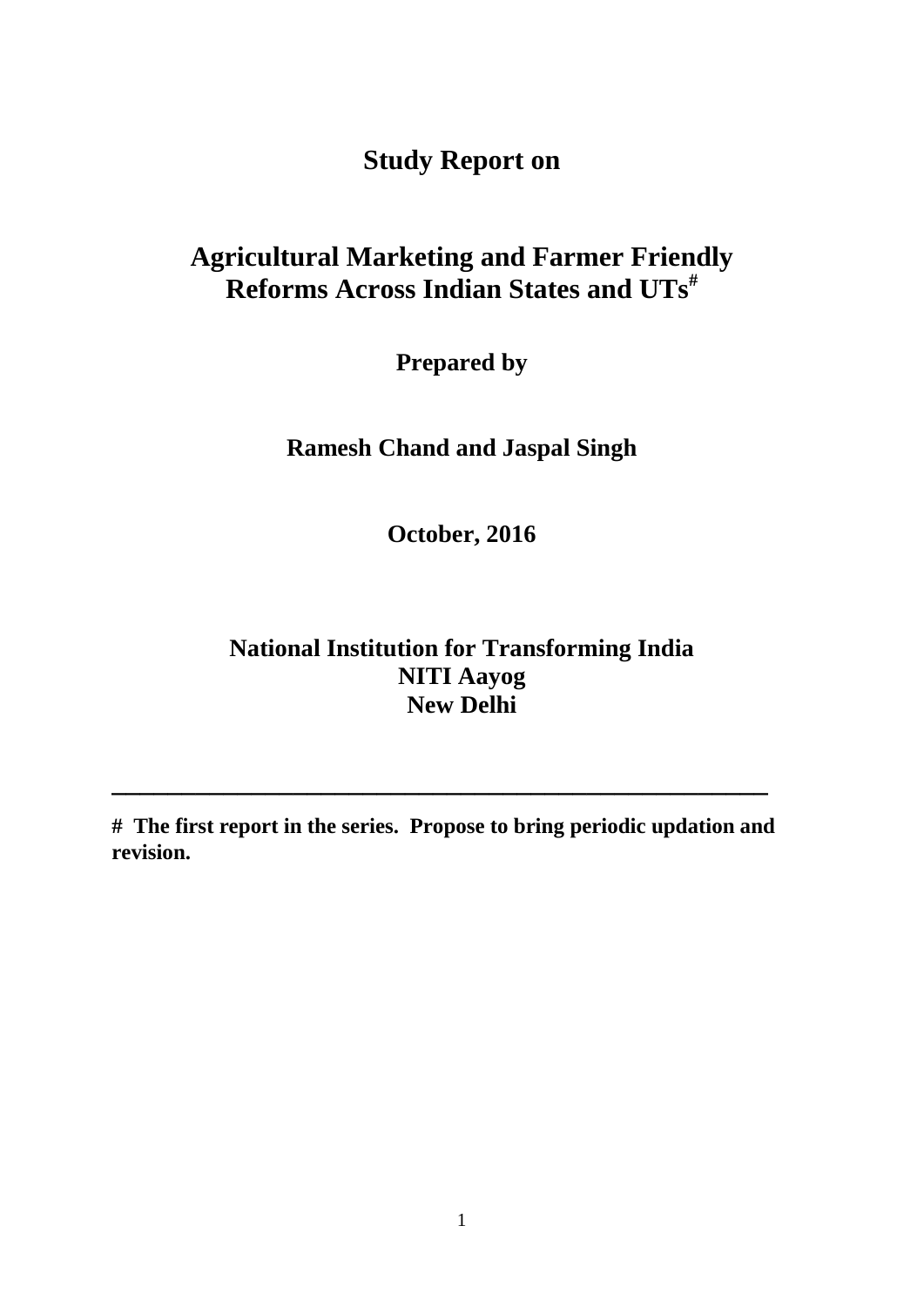## **Agricultural Marketing and Farmer Friendly Reforms Across Indian States and UTs**

Since early 1990s growth trajectory of agriculture and non agriculture sectors have witnessed divergent path. While non agriculture sector experiences acceleration in growth, the agriculture sector continue to move on cyclical growth path around long term average of 2.75 per cent annual rate of growth. As a result the income accruing to farmers and agricultural workers has lagged significantly behind the income of non agriculture workers. Some of the farm households also face serious distress due to low level of income. Estimates based on NSSO data for the year 2011-12 classify 22.5 per cent cultivator households and 36 per cent agricultural labour households as poor. The major factor for low growth in agriculture and rising disparities between agriculture and non agriculture sectors is asymmetry in the implementation of reforms in the two sectors. Economic liberalization and deregulations had created very favourable environment for private sector investments in non agriculture sectors which has led to significant improvement in its performance, pulling up overall growth rate of the economy. Similar reforms in agriculture are either missing or remain patchy.

An important reason for this dichotomy between agriculture and non agricultural sectors is that the former is a state subject under the Indian Constitution placing the burden of implementation of reform agenda on the states. Some attempts were made by the central government during years 2002 to 2004 to initiate and promote reforms in agriculture through a Model APMC Act, changes in Essential Commodities Act and changes in Milk and Milk Product Order. Subsequently, some of these reforms were rolled back. Reforms related to APMC act were adopted very slowly and partially across different states and UTs. One third of the states and UTs did not adopt any of the APMC reforms. Further, half of the states which made provision in law to implement reforms on various aspect of Model APMC Act did not notify the change and thus the provisions of the Model Act remained ineffective. Beside the slow and partial reforms in marketing, agriculture has also suffered from regulatory restrictions. The prominent among them are ban or restrictions on leasing in and leasing out agricultural land and restriction on felling and transit of trees grown on non-forest or private land.

Important areas for reforms in agriculture are as follows.

#### **1. Contract Farming**

Contract farming is crucial to promote food processing and to provide technical and financial support and quality input to smallholders. It also addresses scale and market constraints faced by producer farmers. The Model APMC Act circulated to States/UTs during 2003 provides for contract farming agreement and its model specifications. 20 states amended their APMC Act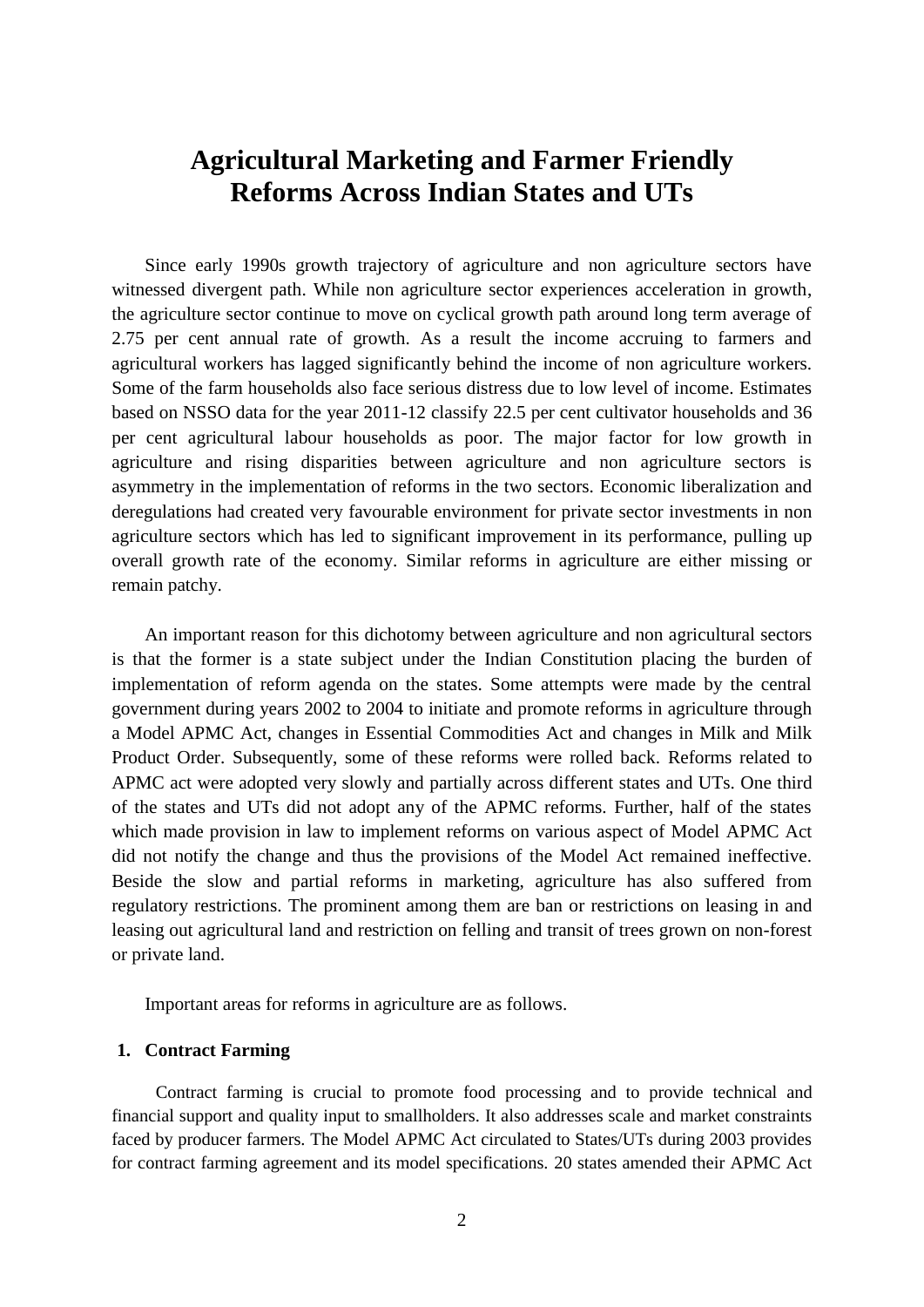to make provision for Contract farming but only 12 notified the rules. Further, Contract requires registration with APMC and payment of market fee and other levies to APMC for no service rendered by them. District level authority may be set up for registration of contract farming and no market fee should be levied under it. The APMC should not be the authority for registration or dispute settlement under contract farming.

#### 2. **Direct Sale by Producers to Processing Industries/Exporters/ Bulk Buyers**

The present Act restricts the farmers from selling their produce to processor/manufacturer/ bulk processor, exporter, bulk retailer outside the market yard and the produce is required to be channeled through regulated market according to provisions of the APMC Act. The producer should be free to enter into direct sale without the involvement of other middlemen outside the market yard in the market area under the relevant provision of the concerned Act.

### **3. De-link the provisions of compulsory requirement of shop/space for registration of traders / market functionaries**

At present only the traders/commission agent owning a shop/godown in the regulated market are allowed to purchase produce in the market. This practice of compulsory licensing of commission agents/traders in the regulated markets has led to the monopoly of these licensed traders acting as a major entry barrier in existing APMCs for new entrepreneurs, thus, preventing competition. Licensing should be replaced by simple registration at nominal fee with no requirement of ownership of a shop or godown in the marketing area as done in Karnataka.

#### **4. Take fruits and vegetables out of APMC Act**

Let producers have the right to sell to anyone they choose including integrator, village cooperative, or in APMC Mandi.

#### **5. Setting up of private mandis.**

- **6. Single point levy on agriculture produce**
- **7. E-trading**
- **8. Single license for traders applicable in the whole state**

#### **9. Rationalisation of taxes on agricultural commodities**

#### **10. Implementation of e-NAM in all States**

The Hon. Prime Minister launched Electronic platform for unified national agricultural markets on  $14<sup>th</sup>$  April, 2016. This is a game changer for agriculture with vast scope to raise price realisation by farmers. It should be expended to all regulated markets. So far its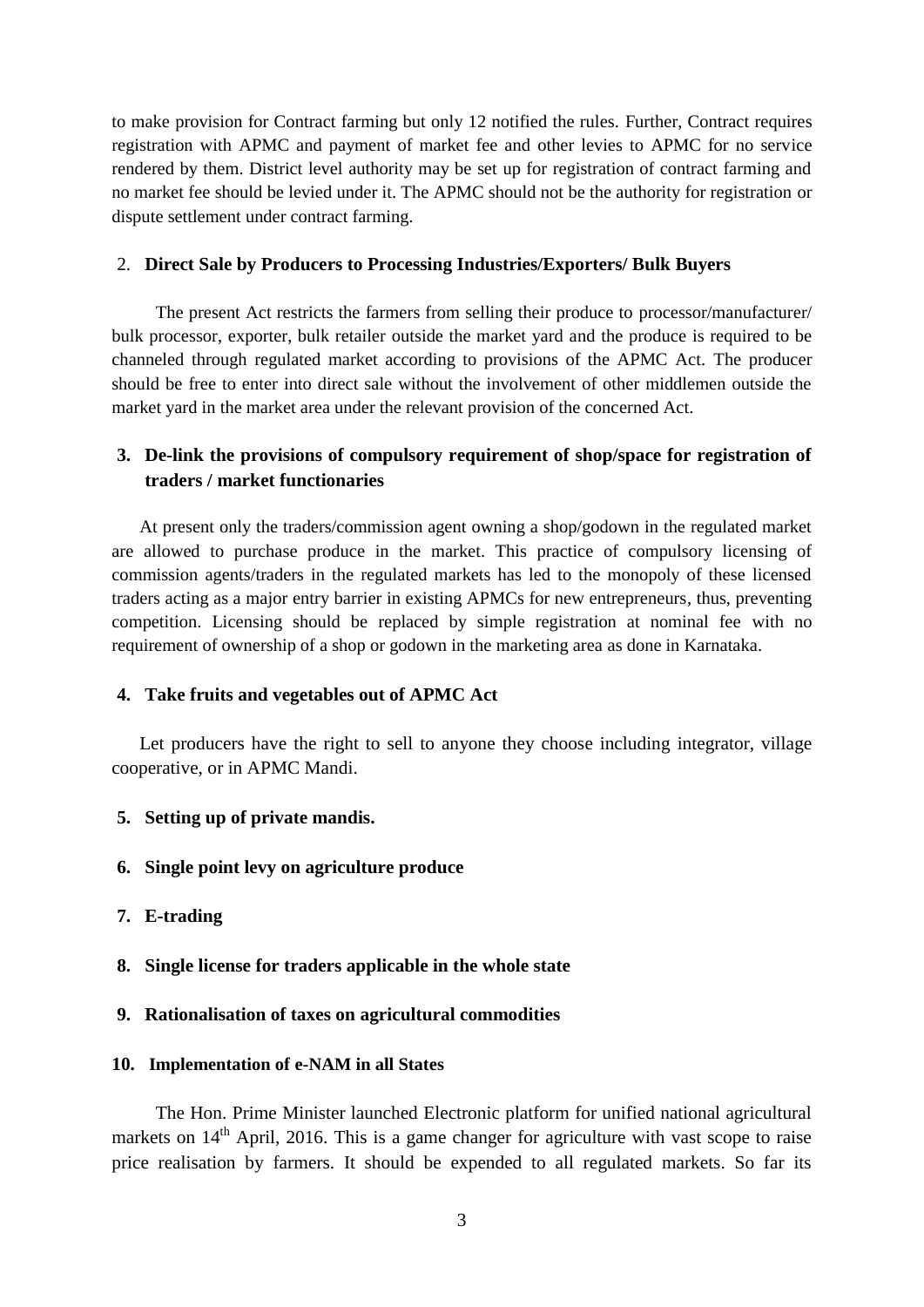progress has been very slow. Even the choice of commodities is restricted and in some cases wrong.

#### **11. Model Land Lease Law**

This will raise scale of operational holdings, bring efficiency and reduce fallow land. Facilitate exit of interested cultivators to non farm sector. Attract investments in land. Will entitle tenants to get benefit of public policies support for agriculture.

## **12. Exempt all kind of tree species grown on private land from felling and transit regulation**

There are restrictions on felling and transit of certain trees species even if they are grown on private land. This discourages farmers to grow trees on their land. Ministry of Environment and Forest, GOI, issued fresh guidelines to states on 18 Nov. 2014 to liberalise felling and transit of tree species grown on non-forest private land. However, still felling and transit of trees grown on private lands is not free in most of the states.

#### **RANKING STATES IN TERMS OF MARKETING AND FARMER FRIENDLY REFORMS**

An index has been constructed to compare the status of reforms in agriculture sector across states and UTs. The index is based on actions taken by each state and UT to (i) reform the system of agriculture marketing, (ii) facilitate and liberalise lease in and lease out of agricultural land, and (iii) liberalization of regulation on felling and transit of trees grown on private land. The information on these aspects was taken from the concerned Ministries of Government of India. Market reforms aimed to promote competition, efficiency, transparency, and removal of regulatory restrictions having adverse effect on producers, modernisation of marketing, and creation of healthy trading environment are included. These reforms indicate the *ease of doing agribusiness* and range of choices and options granted to producers to sell their produce.

The index is termed as **Agricultural Marketing and Farmer Friendly Reforms Index (AMFFRI)**. Different variables included in the index along with their weightage are represented in Table-1.

The Index involves quantification of score at two levels. The maximum score of 100 has been distributed over three dimensions representing (a) institutional reform, innovation and taxation in agriculture market, (b) land lease and (c) freedom to fell and sell forest produce grown on private land. In the first stage, weight was assigned to each of the three dimensions included in the AMFFRI. Creating favourable environment for forestry on farm land was assigned a weightage of 10 out of 100. This was based on the fact that the share of forestry in total value of output of crop sector and forestry is currently about 10%.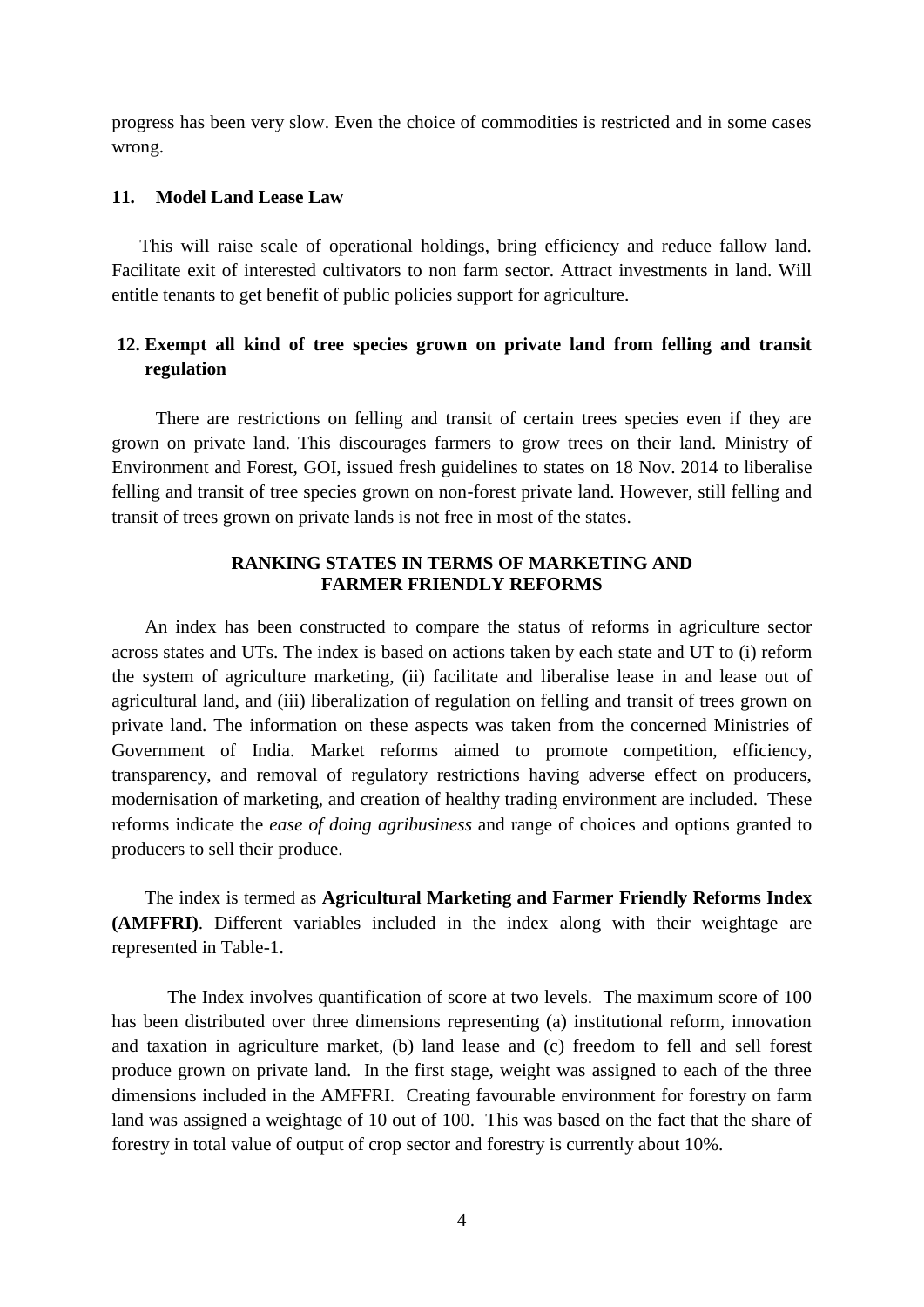Liberalisation of land lease market has been given 16% weightage. This corresponds to the proportion of total operational holding under land leasing. The third category of reforms relate to marketing of crops. Crops sector comprise about 70 per cent of value of output of agriculture sector. One basis is to assign a weight of 70 to it and then redistribute all the weights to make their sum equal to 100. This will assign weight of 74 to market reforms. As the other two areas of reforms have been assigned weight 16 and 10 the residual comes to 74 which is close to share of crop sector in agriculture. Thus marketing reforms were given a weightage of 74 (100-16-10) to keep the index simple. Total score of 74 for marketing reforms has been distributed equally among various dimensions of agriculture marketing which include 10 indicators representing different areas of reform in APMC market, market charges, e-NAM and specific treatment in marketing of fruit and vegetable.

The first category includes ten indicators. Seven of these are related to reforms in APMC Act and are part of model APMC Act. It also includes special treatment of fruits and vegetables either by keeping them out of APMC Act or putting a lower levy on them. The level of taxation is also included under marketing reforms and it refers to market charges like charges of commission agents, purchase tax, vat, rural development fund and any other charges on the transactions in primary wholesale market. Innovative market mechanism in the form of eNAM is also included under agricultural marketing.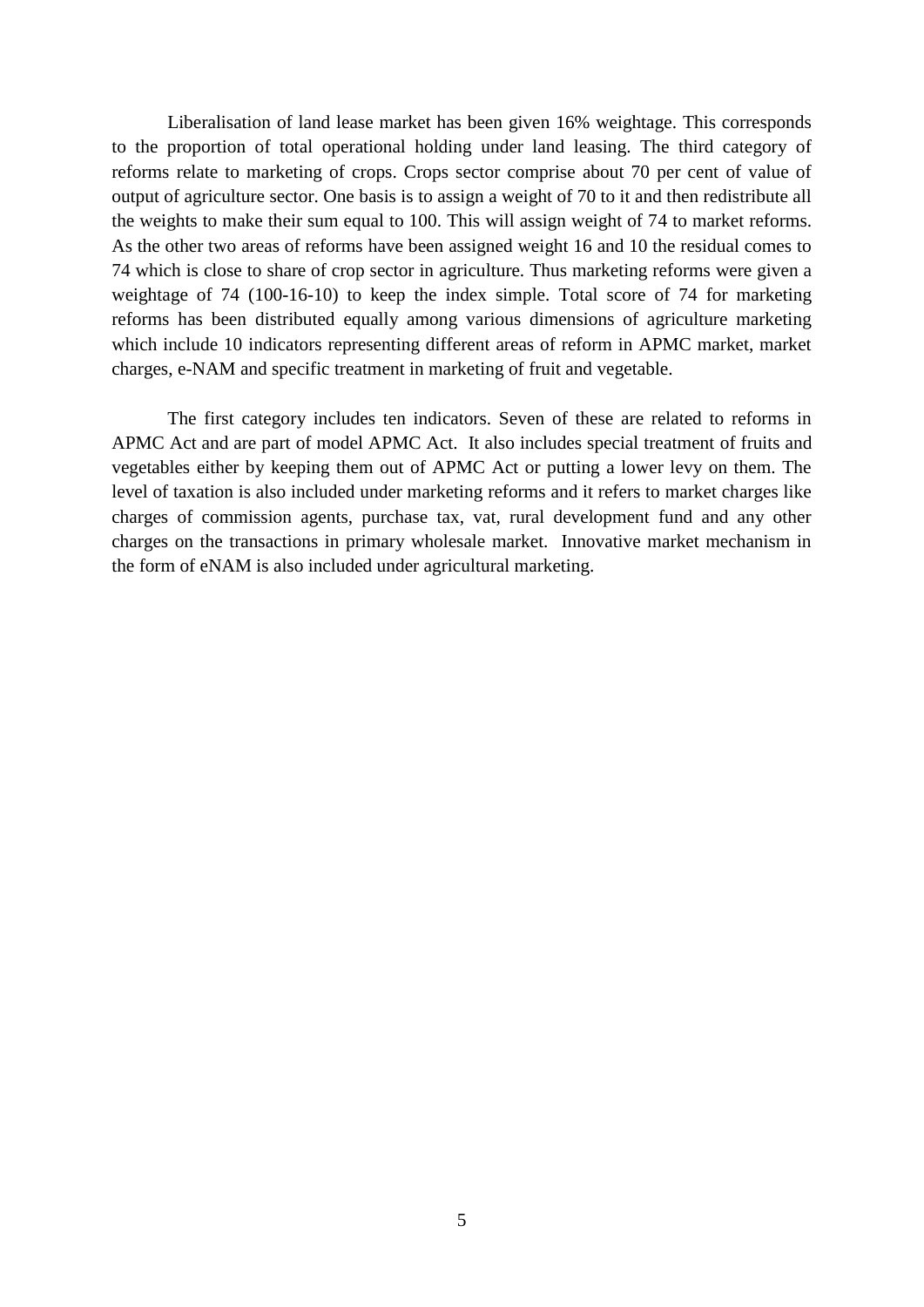|                |                                                | Weig | Score            |         |          |                  |  |
|----------------|------------------------------------------------|------|------------------|---------|----------|------------------|--|
| S              |                                                | ht   | Total            | Act     | Act      | N <sub>o</sub>   |  |
| N.             | Category                                       |      | score            | amended | notified | action           |  |
| $\mathbf{1}$   | <b>Agricultural marketing</b>                  | 74   |                  |         |          |                  |  |
|                | 1.1 Institutional reforms                      |      |                  |         |          |                  |  |
|                | 1.1.1 Private mandi                            |      | 7.4              | 3.7     | 3.7      | $\overline{0}$   |  |
|                | 1.1.2 Direct marketing                         |      | 7.4              | 3.7     | 3.7      | $\Omega$         |  |
|                | 1.1.3 Contract farming                         |      | 7.4              | 3.7     | 3.7      | $\theta$         |  |
|                | 1.1.4 e-Trading                                |      | 7.4              | 3.7     | 3.7      | $\theta$         |  |
|                | 1.1.5 Single point levy                        |      | 7.4              | 3.7     | 3.7      | $\boldsymbol{0}$ |  |
|                | 1.1.6 Direct sale to consumers by farmers      |      | 7.4              | 3.7     | 3.7      | $\boldsymbol{0}$ |  |
|                | 1.1.7 Single traders license                   |      | 7.4              | 3.7     | 3.7      | 0                |  |
|                | 1.2 Participation in E NAM                     |      | 7.4              |         |          | $\boldsymbol{0}$ |  |
|                | 1.3 Special treatment to fruits and vegetables |      | 7.4              | 3.7     | 3.7      | $\boldsymbol{0}$ |  |
|                | 1.4 Taxes/fee/levy in primary market           |      | 7.4              |         |          | $\theta$         |  |
| $\overline{2}$ | <b>Land lease</b>                              | 16   |                  |         |          |                  |  |
|                | 2.1 Partially allowed                          |      | 8                |         |          |                  |  |
|                | 2.2 Adopted model NITI Act                     |      | 16               |         |          |                  |  |
|                | 2.3 Ban                                        |      | $\boldsymbol{0}$ |         |          |                  |  |
| 3              | <b>Forestry: Liberalised felling and</b>       |      |                  |         |          |                  |  |
|                | transit of trees                               | 10   |                  |         |          |                  |  |
|                | 3.1 Partially                                  |      | 5                |         |          |                  |  |
|                | 3.2 Fully                                      |      | 10               |         |          |                  |  |
|                | 3.3 Restricted                                 |      | $\boldsymbol{0}$ |         |          |                  |  |

**Table 1: Variables included in AMFFRI and their weight and score**

There are two stages of market reforms: (i) amendment of Act and (ii) notification of the Act. The two stages have been given equal weight in the index. The State which has not amended APMC Act has received a score of zero.

The score for contract farming has been further modified to capture the coverage under contract farming. Some States allow contract farming only in one crop while others allow it in many crops. Score for notification of contract farming has been assigned in proportionate to the number of crops notified under contract farming. The maximum number of these crops has been taken as 9. Thus, if a State has amended and notified contract farming Act and 3 crops are covered under contract farming the State gets a score of 6.67 out 0f 10 ie (5)+(5\*3/9), or, 4.93 out of 7.4 ie (3.7)+(3.7)\*3/9.

The adoption of e-NAM has also been divided into two stages. If a State has agreed to become part of e-NAM pilot, it is given half of the score. Remaining half score is proportional to the number of markets enrolled under e-NAM.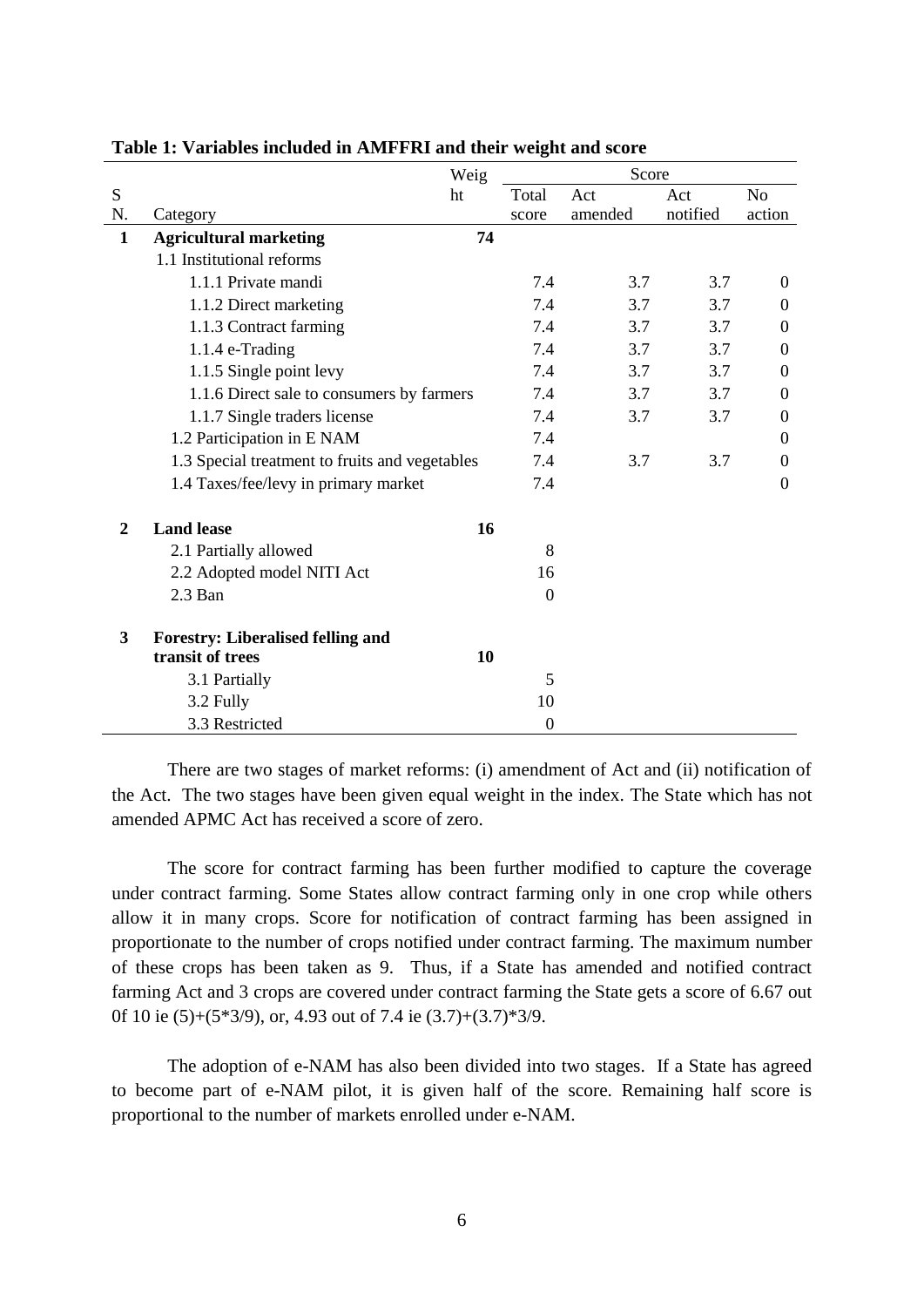Fruit and vegetable are highly perishable and require differential treatment in their marketing. Some States have taken fruit and vegetable out of APMC Act. Some States have not removed fruits and vegetables from APMC Act but reduced or waived market fee. Still others have taken fruit and vegetable out of APMC Act but levy market fee or cess or service charge. The States which took fruit and vegetable out of APMC Act and do not impose market fee or tax on them have been given full score while the other two categories have been given half of the score. States which keep fruit and vegetable under APMC Act and also levy market fee have been assigned zero score.

Regarding level of taxation the highest score has been assigned to the State with zero level of taxation and the lowest score (zero) to the State with the highest rate of taxation (including market fee, service charge, levies, rural development charges, vat, purchase tax etc.) on major agri commoditiess. The remaining States have been assigned scores in proportion to the level of taxation.

**The second** area of reforms includes facilitation and liberalisaion of land lease. For this purpose, States have been classified into three categories based on the liberalization of lease contract for agricultural land. States with ban on leasing have been assigned zero score and States which have adopted the model land lease law proposed by NITI Aayog have been given the highest score. The States with partial liberalization or restricted liberalization of land lease have been given middle score.

**Third** area selected for reforms is forestry or tree plantation on private land. Forestry on private land is regulated by restrictions on felling of trees and transit permit for marketing of tree products. These regulations have put high barrier and disincentive to growing trees on private lands. To relax these restrictions and to facilitate raising of trees on private lands the Ministry of Environment, Forest & Climate Change, Government of India has circulated Advisory to States. The states which allow felling of tree of all species grown on private land have been assigned full score and those which allow only a few species have been given half of the score. Zero score has been given to states with complete restriction on felling of all tree species.

#### **Ranking of States based on AMFFRI**

The performance of various states in terms of adoption of market reforms and farm friendly policies can be seen from Table 2 and Fig. 1. Summary status of each reform in various states/UTs is presented in Annex I.

No state in the country implemented entire set of market reforms. Also, land leasing and harvest and marketing of some trees species on private farm land are subjected to various degrees of restrictions in almost all the states/UTs.

The state of Maharashtra achieved first rank in implementation of various reforms. The state has implemented most of the marketing reforms and it offers best environment for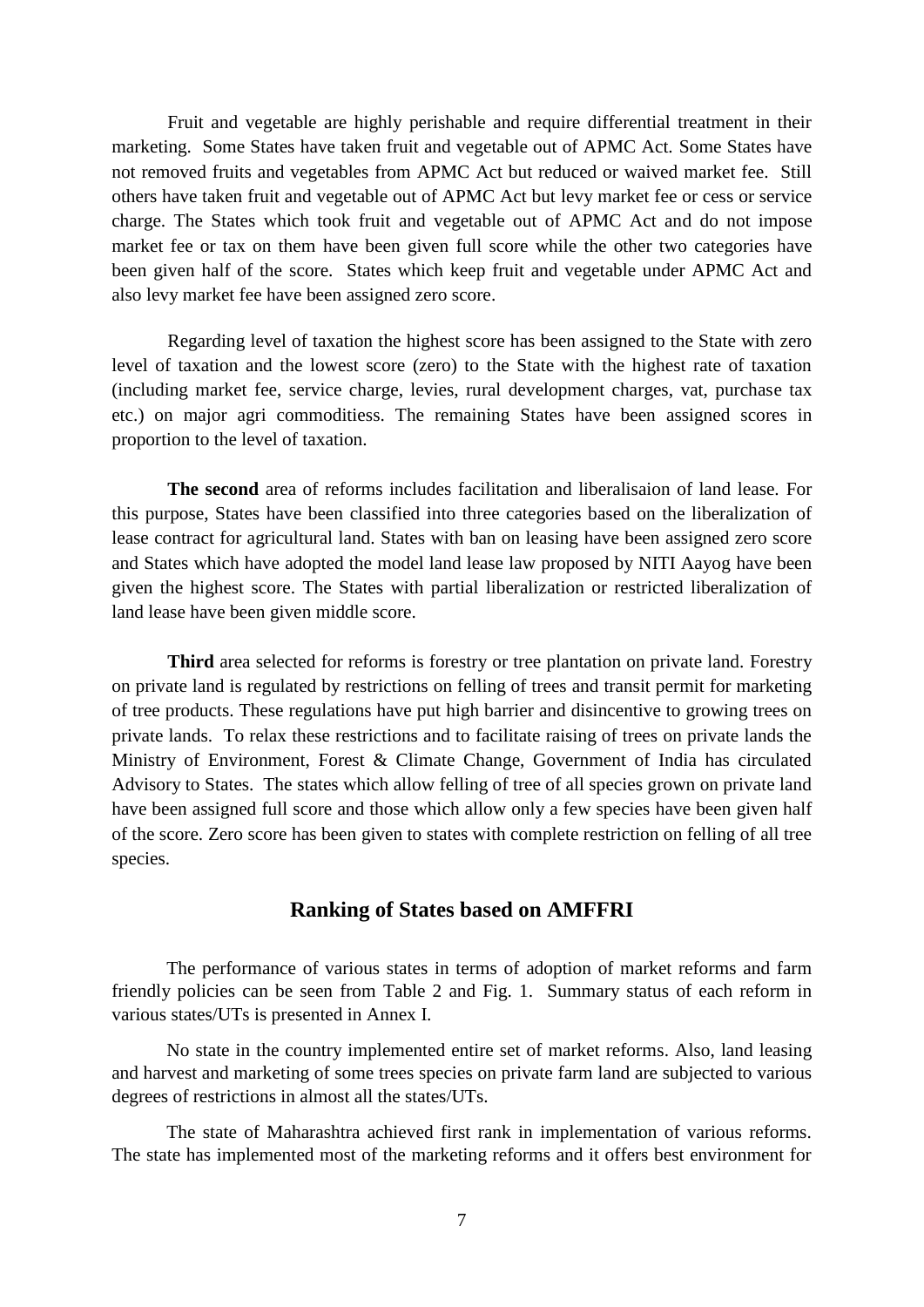doing agribusiness among all the states and UTs. Gujarat ranks second with a score of 71.5 out of 100, closely followed by Rajasthan and Madhya Pradesh.

The state of Karnataka, which is considered progressive in implementing market reforms, did not figure among the top states for two reasons. It is lagging in liberalization of land lease and restrictions on felling of trees on private land. Two, it is not yet integrated with eNAM. However, the state has its own Unified Market Platform operated by ReMS which has all the provisions as envisaged under eNAM. If this reform in the state is treated at par with eNAM then Karnataka earns additional score of 7.4. This increases the score of the State in AMFFRI from 55.5 to 62.9 and raises its rank from  $8<sup>th</sup>$  place to the  $6<sup>th</sup>$  place.

Agriculturally developed state of Punjab ranks  $14<sup>th</sup>$  with a score of 43.9. This is because of poor implementation of market reforms in the state.

Almost two third states/UTs could not reach even halfway mark of reforms score. Major states like U.P., Punjab, West Bengal, Assam, Jharkhand, Tamil Nadu and J&K are in this group.

It is also pertinent to mention that some states/UTs do not have APMC Act. It is a challenge to provide ranking to these states in market reforms.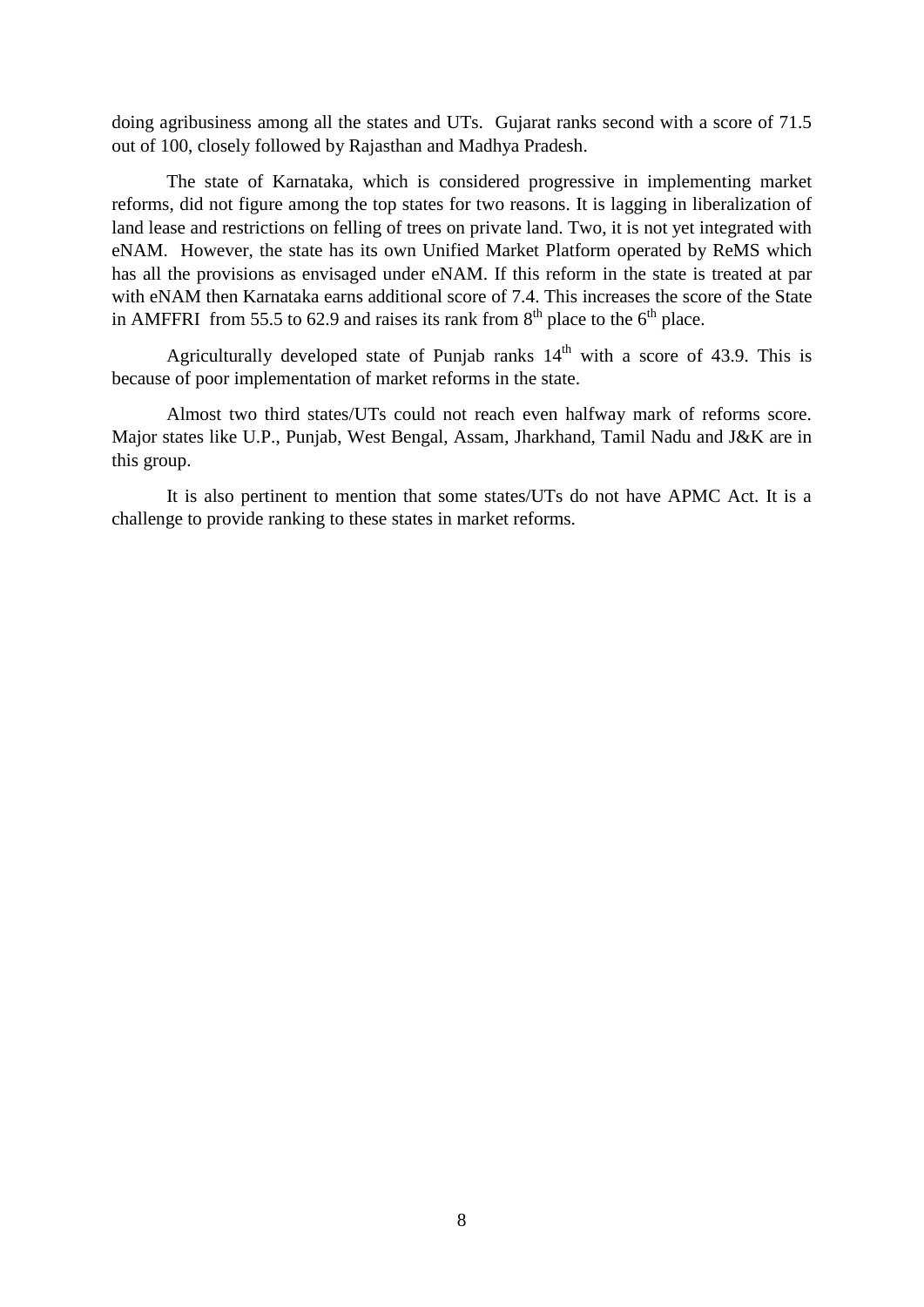

### **Fig 1: States' score in terms of Agri Marketing and Farmer Friendly Reforms**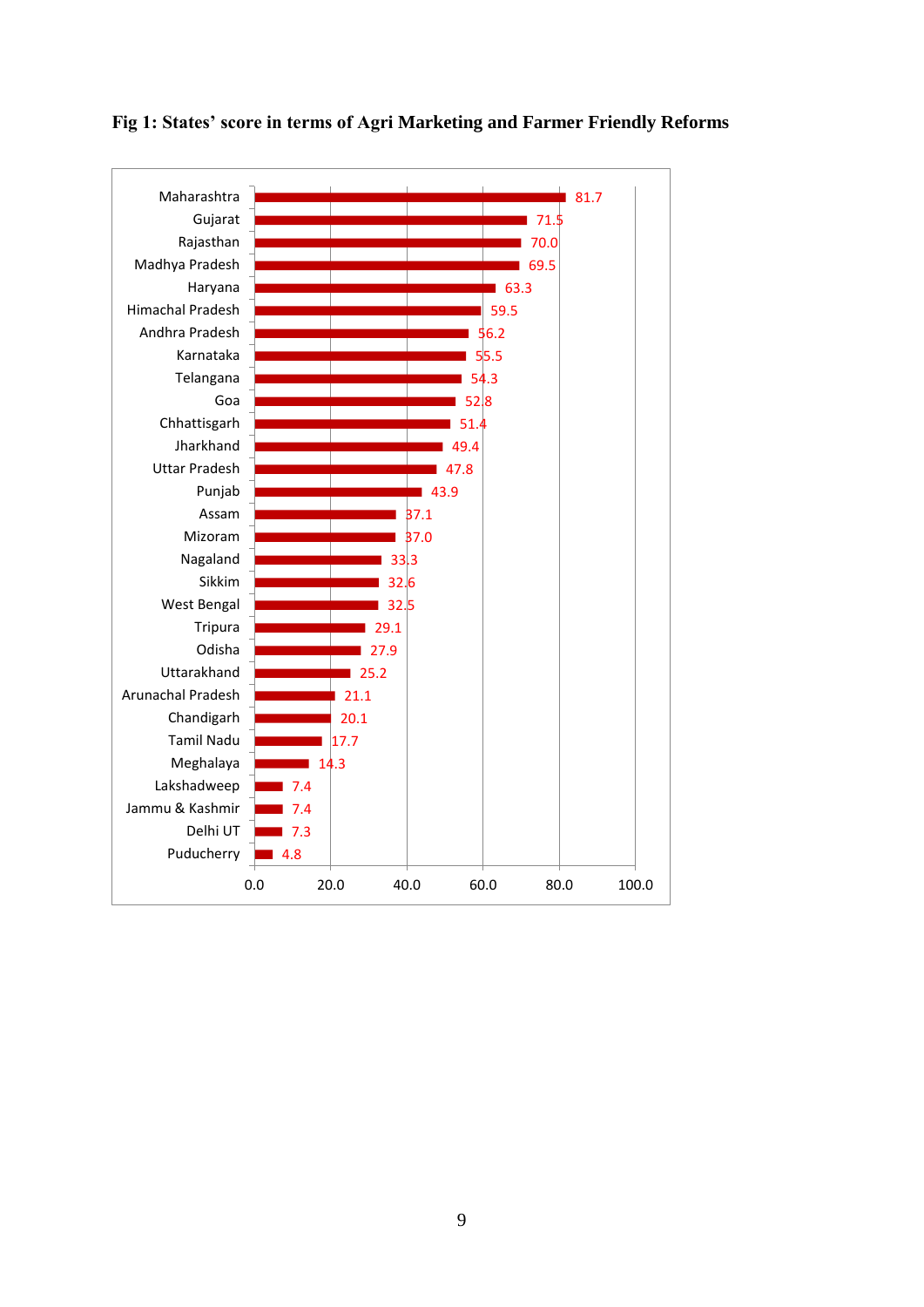**Table 2: Ranking of states in terms of implementation of marketing and other farmer friendly reforms, as on October, 2016.**

| Agri Market and Farm Friendly Index Score out of 100 |              |                |  |  |  |  |  |  |
|------------------------------------------------------|--------------|----------------|--|--|--|--|--|--|
| <b>State</b>                                         | <b>Score</b> | Rank           |  |  |  |  |  |  |
| Maharashtra                                          | 81.7         | $\mathbf{1}$   |  |  |  |  |  |  |
| Gujarat                                              | 71.5         | $\overline{2}$ |  |  |  |  |  |  |
| Rajasthan                                            | 70.0         | 3              |  |  |  |  |  |  |
| Madhya Pradesh                                       | 69.5         | 4              |  |  |  |  |  |  |
| Haryana                                              | 63.3         | 5              |  |  |  |  |  |  |
| <b>Himachal Pradesh</b>                              | 59.5         | 6              |  |  |  |  |  |  |
| Andhra Pradesh                                       | 56.2         | $\overline{7}$ |  |  |  |  |  |  |
| Karnataka                                            | 55.5         | 8              |  |  |  |  |  |  |
| Telangana                                            | 54.3         | 9              |  |  |  |  |  |  |
| Goa                                                  | 52.8         | 10             |  |  |  |  |  |  |
| Chhattisgarh                                         | 51.4         | 11             |  |  |  |  |  |  |
| Jharkhand                                            | 49.4         | 12             |  |  |  |  |  |  |
| <b>Uttar Pradesh</b>                                 | 47.8         | 13             |  |  |  |  |  |  |
| Punjab                                               | 43.9         | 14             |  |  |  |  |  |  |
| Assam                                                | 37.1         | 15             |  |  |  |  |  |  |
| Mizoram                                              | 37.0         | 16             |  |  |  |  |  |  |
| Nagaland                                             | 33.3         | 17             |  |  |  |  |  |  |
| Sikkim                                               | 32.6         | 18             |  |  |  |  |  |  |
| <b>West Bengal</b>                                   | 32.5         | 19             |  |  |  |  |  |  |
| <b>Tripura</b>                                       | 29.1         | 20             |  |  |  |  |  |  |
| Odisha                                               | 27.9         | 21             |  |  |  |  |  |  |
| Uttarakhand                                          | 25.2         | 22             |  |  |  |  |  |  |
| <b>Arunachal Pradesh</b>                             | 21.1         | 23             |  |  |  |  |  |  |
| Chandigarh                                           | 20.1         | 24             |  |  |  |  |  |  |
| <b>Tamil Nadu</b>                                    | 17.7         | 25             |  |  |  |  |  |  |
| Meghalaya                                            | 14.3         | 26             |  |  |  |  |  |  |
| Jammu & Kashmir                                      | 7.4          | 27             |  |  |  |  |  |  |
| Lakshadweep                                          | 7.4          | 28             |  |  |  |  |  |  |
| Delhi UT                                             | 7.3          | 29             |  |  |  |  |  |  |
| Puducherry                                           | 4.8          | 30             |  |  |  |  |  |  |

\* Some states and UTs either did not adopt APMC Act or revoked it. They include Bihar, Kerala, Manipur, Daman and Diu, Dadra and Nagar Haveli, Andaman and Nicobar. They are not included in the ranking.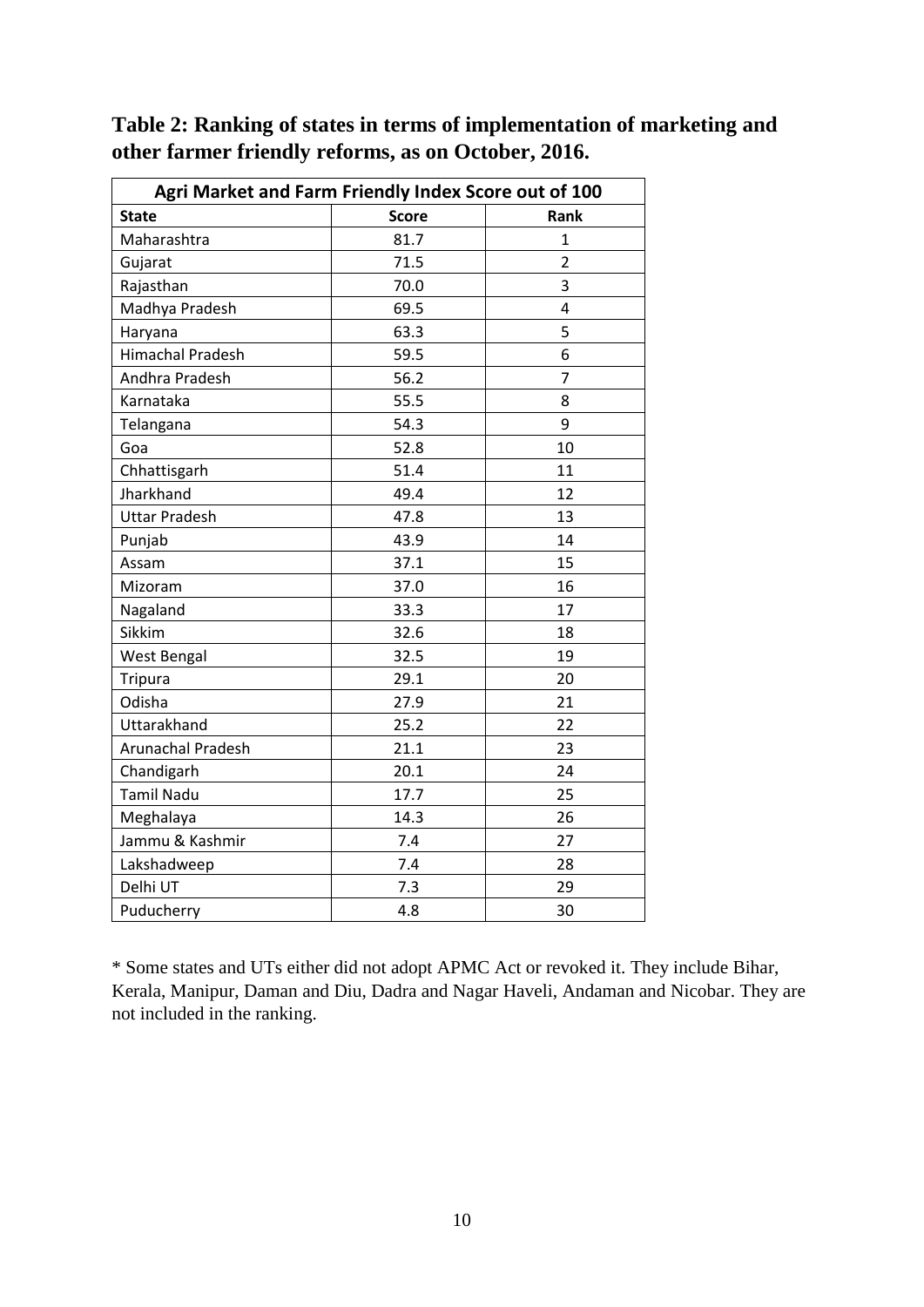## *Annex I*

**Status of Marketing and Farm Friendly Reforms Across States/UTs. October, 2016.**

| <b>Sr</b><br>no.        | <b>Reform indicator</b>                                 | A.P.                 | Arunachal<br><b>Pradesh</b> | <b>Assam</b>     | <b>Bihar</b>         | <b>Chhatt</b><br>-isgarh | Goa                  | Guja-<br>rat   | Haryana                  |
|-------------------------|---------------------------------------------------------|----------------------|-----------------------------|------------------|----------------------|--------------------------|----------------------|----------------|--------------------------|
| $\mathbf{1}$            | Setting up market in<br>private sector                  |                      |                             |                  |                      |                          |                      |                |                          |
|                         | Provision in the Act                                    | Yes                  | Yes                         | Yes              | N <sub>o</sub>       | Yes                      | Yes                  | Yes            | N <sub>o</sub>           |
|                         | Notified                                                | Yes                  | N <sub>o</sub>              | N <sub>o</sub>   | No                   | No                       | Yes                  | Yes            | No                       |
| $\overline{2}$          | <b>Direct marketing</b>                                 |                      |                             |                  |                      |                          |                      |                |                          |
|                         | Provision in the Act                                    | Yes                  | Yes                         | Yes              | No                   | Yes                      | Yes                  | Yes            | Yes                      |
|                         | Notified                                                | Yes                  | N <sub>o</sub>              | No               | No                   | Yes                      | Yes                  | Yes            | Yes                      |
| $\overline{\mathbf{3}}$ | <b>Farmer-Consumer</b><br><b>Market</b>                 |                      |                             |                  |                      |                          |                      |                |                          |
|                         | Provision in the Act                                    | No                   | Yes                         | Yes              | No                   | Yes                      | Yes                  | Yes            | N <sub>o</sub>           |
|                         | Notified                                                | No                   | No                          | No               | No                   | No                       | Yes                  | Yes            | No                       |
| $\overline{\mathbf{4}}$ | <b>Contract Farming</b>                                 |                      |                             |                  |                      |                          |                      |                |                          |
|                         | Provision in the Act                                    | Yes                  | Yes                         | Yes              | No                   | Yes                      | Yes                  | Yes            | Yes                      |
|                         | Notified                                                | Yes                  | No                          | No               | N <sub>o</sub>       | Yes                      | Yes                  | Yes            | Yes                      |
|                         | No. of crops                                            | $\mathbf{0}$         | $\mathbf{0}$                | $\boldsymbol{0}$ |                      | $\mathbf{0}$             | $\boldsymbol{0}$     | $\overline{2}$ | 5                        |
| 5                       | <b>E-Trading</b>                                        |                      |                             |                  |                      |                          |                      |                |                          |
|                         | Provision in the Act                                    | Yes                  | N <sub>o</sub>              | No               | No                   | Yes                      | Yes                  | Yes            | Yes                      |
|                         | Notified                                                | Yes                  | N <sub>o</sub>              | N <sub>o</sub>   | N <sub>o</sub>       | No                       | Yes                  | Yes            | Yes                      |
| 6                       | <b>Single Point Levy in</b><br><b>Market</b>            |                      |                             |                  |                      |                          |                      |                |                          |
|                         | Provision in the Act                                    | Yes                  | N <sub>o</sub>              | No               | N <sub>o</sub>       | Yes                      | Yes                  | Yes            | Yes                      |
|                         | Notified                                                | Yes                  | No                          | N <sub>o</sub>   | No                   | Yes                      | Yes                  | Yes            | Yes                      |
| $\overline{7}$          | <b>Single Trader License</b>                            |                      |                             |                  |                      |                          |                      |                |                          |
|                         | Provision in the Act                                    | Yes                  | No                          | N <sub>o</sub>   | No                   | Yes                      | Yes                  | Yes            | Yes                      |
|                         | Notified                                                | Yes                  | No                          | No               | $\rm No$             | Yes                      | Yes                  | Yes            | Yes                      |
| 8                       | <b>Fruits and vegetables</b><br>out of APMC reg.        | <b>Not</b><br>Follow | Not Follow                  | Follow           | <b>Not</b><br>Follow | Partial                  | <b>Not</b><br>Follow | Follow         | Partial                  |
|                         | Provision in the Act                                    | No                   | No                          | Yes              | No                   | $\equiv$                 | No                   | Yes            | $\overline{\phantom{a}}$ |
|                         | Notified                                                | No                   | No                          | Yes              | No                   | $\mathbf{r}$             | No                   | Yes            | $\blacksquare$           |
|                         | Fee/service charge                                      | Yes                  | Yes                         | Exempt           | Yes                  | Exemp<br>t               | Yes                  | Exempt         | Exempt                   |
| $\boldsymbol{9}$        | <b>Joining e-NAM</b>                                    | Yes                  | No                          | N <sub>o</sub>   | $\rm No$             | Yes                      | $\rm No$             | Yes            | Yes                      |
|                         | Markets enrolled                                        | 5                    | $\overline{0}$              | $\overline{0}$   | $\mathbf{0}$         | 12                       | $\overline{0}$       | 40             | 36                       |
| 10                      | Tax/levies/fee on agri<br>commodities (%)               | $\overline{7}$       | $\overline{2}$              | $\mathbf{1}$     | $\overline{0}$       | $\overline{2}$           | 5                    | 5.75           | 10.5                     |
| 11                      | <b>Restrictions on felling</b><br>of trees and transit@ | Restric<br>ted       | Restricted                  | Restrict<br>ed   | Partial              | Restric<br>ted           | Restrict<br>ed       | Partial        | No<br>Restricti<br>on    |
| 12                      | Legal status of land<br>leasing. Restriction            | Partial              | Ban                         | Partial          | Ban                  | Ban                      | Ban                  | Ban            | Partial                  |
|                         | Model land lease law                                    | No                   | No                          | $\rm No$         | No                   | No                       | No                   | No             | No                       |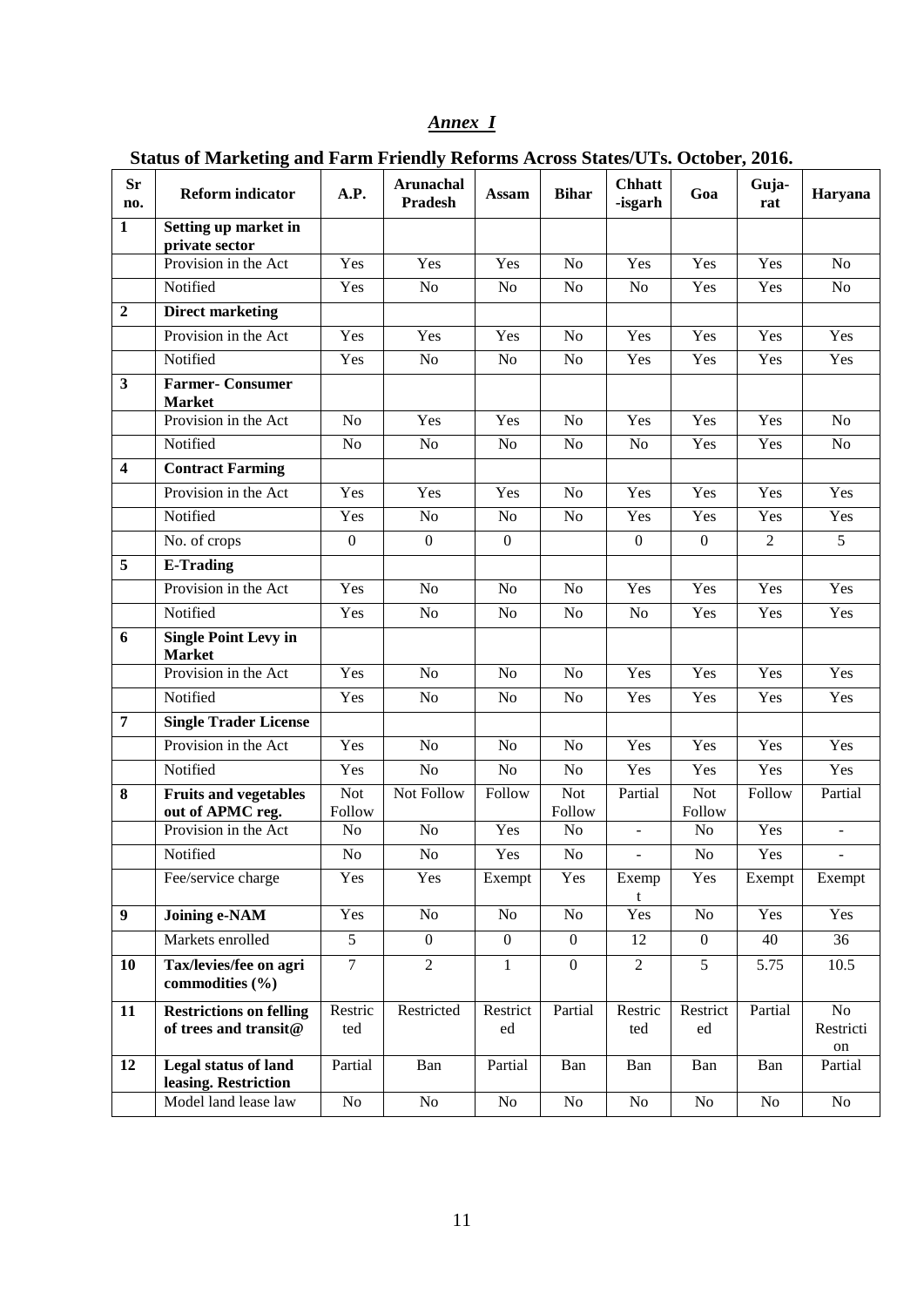| <b>Sr</b><br>no.        | <b>Reform indicator</b>                          | HP                | <b>J&amp;K</b>       | Jhar-<br>khand   | Karna-<br>taka           | Kerala               | <b>MP</b>                | Maha-<br>rashtra |
|-------------------------|--------------------------------------------------|-------------------|----------------------|------------------|--------------------------|----------------------|--------------------------|------------------|
| $\mathbf{1}$            | Setting up market in<br>private sector           |                   |                      |                  |                          |                      |                          |                  |
|                         | Provision in the Act                             | Yes               | N <sub>o</sub>       | Yes              | Yes                      | N <sub>o</sub>       | N <sub>o</sub>           | Yes              |
|                         | Notified                                         | Yes               | N <sub>o</sub>       | Yes              | Yes                      | N <sub>o</sub>       | N <sub>o</sub>           | Yes              |
| $\overline{2}$          | <b>Direct marketing</b>                          |                   |                      |                  |                          |                      |                          |                  |
|                         | Provision in the Act                             | Yes               | N <sub>o</sub>       | Yes              | Yes                      | N <sub>o</sub>       | Yes                      | Yes              |
|                         | Notified                                         | Yes               | N <sub>o</sub>       | Yes              | Yes                      | N <sub>o</sub>       | Yes                      | Yes              |
| $\overline{\mathbf{3}}$ | <b>Farmer-Consumer</b><br><b>Market</b>          |                   |                      |                  |                          |                      |                          |                  |
|                         | Provision in the Act                             | Yes               | N <sub>o</sub>       | Yes              | Yes                      | N <sub>o</sub>       | N <sub>o</sub>           | Yes              |
|                         | Notified                                         | Yes               | N <sub>o</sub>       | Yes              | Yes                      | No                   | No                       | Yes              |
| $\overline{\mathbf{4}}$ | <b>Contract Farming</b>                          |                   |                      |                  |                          |                      |                          |                  |
|                         | Provision in the Act                             | Yes               | N <sub>o</sub>       | Yes              | Yes                      | No                   | Yes                      | Yes              |
|                         | Notified                                         | Yes               | N <sub>o</sub>       | Yes              | Yes                      | N <sub>o</sub>       | Yes                      | Yes              |
|                         | No. of crops                                     | $\overline{0}$    | $\mathbf{0}$         | $\boldsymbol{0}$ | $\mathbf{1}$             | $\overline{0}$       | $\mathbf{1}$             | 9                |
| 5                       | <b>E-Trading</b>                                 |                   |                      |                  |                          |                      |                          |                  |
|                         | Provision in the Act                             | Yes               | N <sub>o</sub>       | Yes              | Yes                      | $\rm No$             | Yes                      | Yes              |
|                         | Notified                                         | Yes               | N <sub>o</sub>       | Yes              | Yes                      | N <sub>o</sub>       | Yes                      | Yes              |
| 6                       | <b>Single Point Levy in</b><br><b>Market</b>     |                   |                      |                  |                          |                      |                          |                  |
|                         | Provision in the Act                             | Yes               | N <sub>o</sub>       | Yes              | Yes                      | N <sub>o</sub>       | Yes                      | Yes              |
|                         | Notified                                         | Yes               | N <sub>o</sub>       | Yes              | Yes                      | N <sub>o</sub>       | Yes                      | Yes              |
| $\overline{7}$          | <b>Single Trader License</b>                     |                   |                      |                  |                          |                      |                          |                  |
|                         | Provision in the Act                             | Yes               | N <sub>o</sub>       | N <sub>o</sub>   | Yes                      | N <sub>o</sub>       | Yes                      | Yes              |
|                         | Notified                                         | Yes               | N <sub>o</sub>       | N <sub>o</sub>   | Yes                      | N <sub>o</sub>       | Yes                      | Yes              |
| 8                       | <b>Fruits and vegetables</b><br>out of APMC reg. | Partial           | <b>Not</b><br>Follow | Not<br>Follow    | Partial                  | <b>Not</b><br>Follow | Partial                  | Partial          |
|                         | Provision in the Act                             | $\blacksquare$    | N <sub>0</sub>       | N <sub>0</sub>   | $\overline{\phantom{a}}$ | No                   | $\overline{\phantom{a}}$ | $\Box$           |
|                         | Notified                                         |                   | No                   | N <sub>o</sub>   |                          | No                   |                          |                  |
|                         | Fee/service charge                               | Partial<br>Exempt | Yes                  | Yes              | Service<br>charge        | Yes                  | Partial<br>Exemp<br>t    | Exempt           |
| $\boldsymbol{9}$        | Joining e-NAM                                    | $\overline{Y}$ es | No                   | Yes              | $No*$                    | No                   | Yes                      | Yes              |
|                         | Markets enrolled                                 | $\overline{7}$    | $\mathbf{0}$         | $\overline{8}$   | $\overline{0}$           | $\boldsymbol{0}$     | 20                       | $\mathbf{0}$     |
| 10                      | Tax/levies/fee on agri<br>commodities (%)        | $\overline{7}$    | $\overline{0}$       | 5.25             | 7.5                      | $\overline{3}$       | $\overline{2}$           | $\overline{3}$   |
| 11                      | <b>Restrictions on felling</b>                   | Restrict          | Restrict             | Restricted       | Restricted               | Partial              | Partial                  | Partial          |
| 12                      | of trees and transit@<br>Legal status of land    | ed                | ed                   |                  |                          |                      |                          |                  |
|                         | leasing. Restriction                             | Ban               | Ban                  | Ban              | Ban                      | Ban                  |                          | Partial          |
|                         | Model land lease law                             | No                | No                   | No               | No                       | No                   | Yes                      | No               |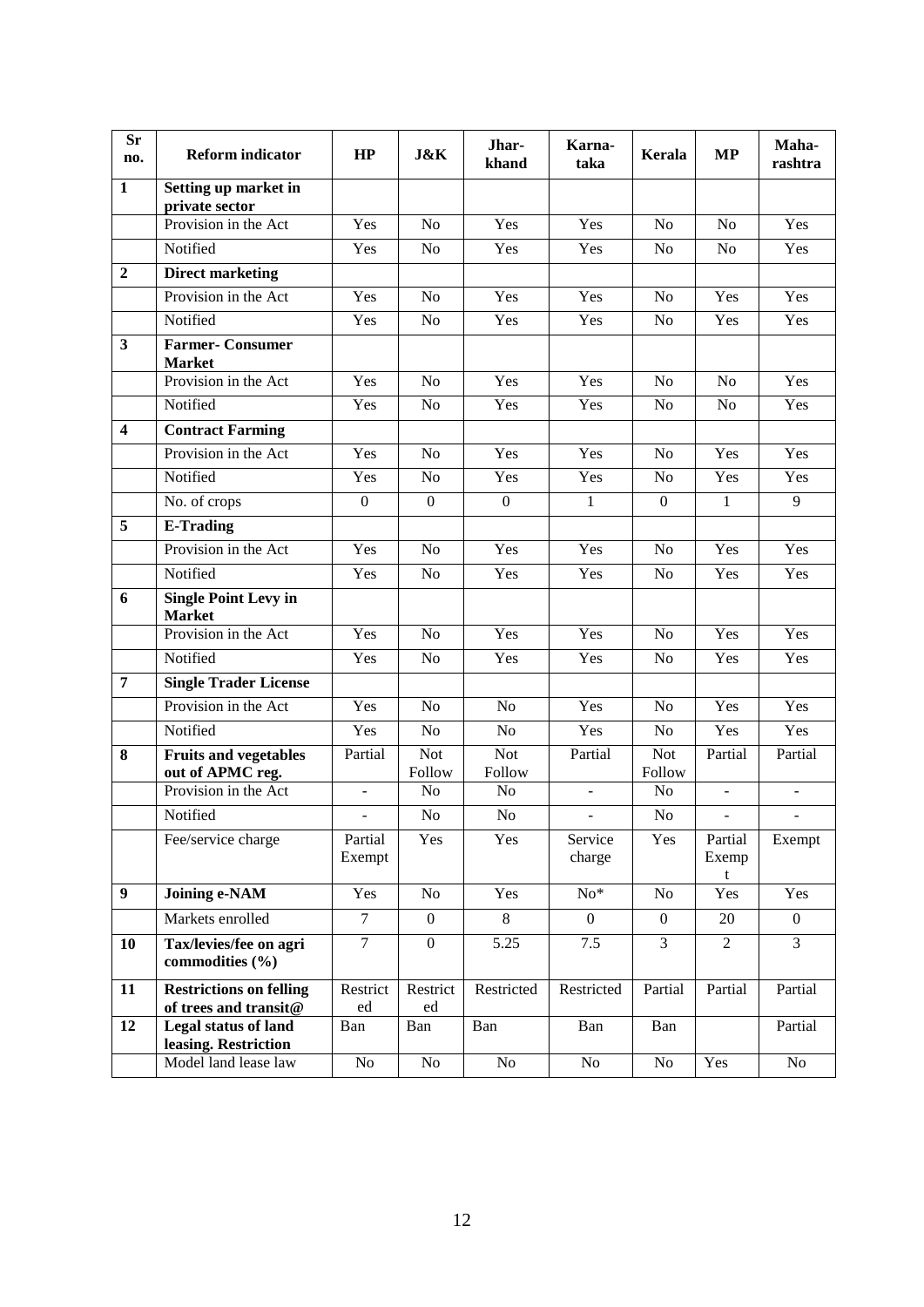| <b>Sr</b><br>no.        | <b>Reform indicator</b>                                 | Mani-<br>pur         | Megh-<br>alaya   | Mizo-<br>ram                                                                                              | Naga-<br>land     | Odisha           | Punjab                | Raja-<br>sthan    | <b>Sikkim</b>        |
|-------------------------|---------------------------------------------------------|----------------------|------------------|-----------------------------------------------------------------------------------------------------------|-------------------|------------------|-----------------------|-------------------|----------------------|
| $\mathbf{1}$            | Setting up market in<br>private sector                  |                      |                  |                                                                                                           |                   |                  |                       |                   |                      |
|                         | Provision in the Act                                    | N <sub>o</sub>       | No               | Yes                                                                                                       | Yes               | Yes              | Yes                   | Yes               | Yes                  |
|                         | Notified                                                | N <sub>o</sub>       | ${\rm No}$       | N <sub>o</sub>                                                                                            | No                | Yes              | $\rm No$              | Yes               | N <sub>o</sub>       |
| $\overline{2}$          | <b>Direct marketing</b>                                 |                      |                  |                                                                                                           |                   |                  |                       |                   |                      |
|                         | Provision in the Act                                    | N <sub>o</sub>       | N <sub>o</sub>   | Yes                                                                                                       | Yes               | N <sub>o</sub>   | Yes                   | Yes               | Yes                  |
|                         | Notified                                                | No                   | No               | No                                                                                                        | No                | N <sub>o</sub>   | Yes                   | Yes               | No                   |
| $\mathbf{3}$            | <b>Farmer- Consumer</b><br><b>Market</b>                |                      |                  |                                                                                                           |                   |                  |                       |                   |                      |
|                         | Provision in the Act                                    | No                   | No               | Yes                                                                                                       | Yes               | N <sub>o</sub>   | No                    | Yes               | Yes                  |
|                         | Notified                                                | N <sub>o</sub>       | N <sub>o</sub>   | N <sub>o</sub>                                                                                            | N <sub>o</sub>    | N <sub>o</sub>   | N <sub>o</sub>        | Yes               | N <sub>o</sub>       |
| $\overline{\mathbf{4}}$ | <b>Contract Farming</b>                                 |                      |                  |                                                                                                           |                   |                  |                       |                   |                      |
|                         | Provision in the Act                                    | N <sub>o</sub>       | No               | Yes                                                                                                       | Yes               | Yes              | Yes                   | Yes               | Yes                  |
|                         | Notified                                                | N <sub>o</sub>       | N <sub>o</sub>   | N <sub>o</sub>                                                                                            | No                | Yes              | Yes                   | Yes               | No                   |
|                         | No. of crops                                            | $\mathbf{0}$         | $\boldsymbol{0}$ | $\boldsymbol{0}$                                                                                          | $\boldsymbol{0}$  | $\boldsymbol{0}$ | 9                     | $\boldsymbol{0}$  | $\mathbf{0}$         |
| 5                       | <b>E-Trading</b>                                        |                      |                  |                                                                                                           |                   |                  |                       |                   |                      |
|                         | Provision in the Act                                    | N <sub>o</sub>       | N <sub>o</sub>   | Yes                                                                                                       | N <sub>o</sub>    | N <sub>o</sub>   | N <sub>o</sub>        | Yes               | Yes                  |
|                         | Notified                                                | N <sub>o</sub>       | No               | N <sub>o</sub>                                                                                            | No                | N <sub>o</sub>   | No                    | Yes               | N <sub>o</sub>       |
| 6                       | Single Point Levy in<br>Market                          |                      |                  |                                                                                                           |                   |                  |                       |                   |                      |
|                         | Provision in the Act                                    | No                   | No               | Yes                                                                                                       | Yes               | N <sub>o</sub>   | Yes                   | Yes               | Yes                  |
|                         | Notified                                                | N <sub>o</sub>       | N <sub>o</sub>   | Yes                                                                                                       | No                | N <sub>o</sub>   | Yes                   | Yes               | N <sub>o</sub>       |
| $\overline{7}$          | <b>Single Trader License</b>                            |                      |                  |                                                                                                           |                   |                  |                       |                   |                      |
|                         | Provision in the Act                                    | N <sub>o</sub>       | N <sub>o</sub>   | Yes                                                                                                       | Yes               | N <sub>o</sub>   | N <sub>o</sub>        | Yes               | Yes                  |
|                         | Notified                                                | No                   | No               | No                                                                                                        | No                | N <sub>o</sub>   | N <sub>o</sub>        | Yes               | N <sub>o</sub>       |
| 8                       | <b>Fruits and vegetables</b><br>out of APMC reg.        | <b>Not</b><br>Follow | Follow           | <b>Not</b><br>Follow                                                                                      | Partial<br>Follow | Follow           | <b>Not</b><br>Follow  | Partial<br>Follow | <b>Not</b><br>Follow |
|                         | Provision in the Act                                    | No                   | Yes              | N <sub>o</sub>                                                                                            |                   | Yes              | No                    | $\blacksquare$    | N <sub>o</sub>       |
|                         | Notified                                                | N <sub>o</sub>       | Yes              | N <sub>o</sub>                                                                                            | $\equiv$          | Yes              | N <sub>o</sub>        | $\equiv$          | N <sub>o</sub>       |
|                         | Fee/service charge                                      | Yes                  | Yes              | Yes                                                                                                       | Exempt            | Exempt           | Yes                   | Exempt            | Yes                  |
| $\boldsymbol{9}$        | <b>Joining e-NAM</b>                                    | No                   | No               | No                                                                                                        | No                | No               | No                    | Yes               | No                   |
|                         | Markets enrolled                                        | $\boldsymbol{0}$     | $\boldsymbol{0}$ | $\mathbf{0}$                                                                                              | $\boldsymbol{0}$  | $\overline{0}$   | $\overline{0}$        | 11                | $0.0\,$              |
| 10                      | Tax/levies/fee on agri<br>commodities (%)               | $\mathbf{0}$         | $\mathbf{1}$     | $\mathbf{0}$                                                                                              | $\boldsymbol{0}$  | 5.5              | 13.5                  | 2.8               | 1.25                 |
| 11                      | <b>Restrictions on felling</b><br>of trees and transit@ | Restrict<br>ed       | Restrict<br>ed   | Restricte<br>$\mathrm{d}% \left\vert \mathcal{H}\right\vert =\mathrm{d}\left\vert \mathcal{H}\right\vert$ | Restrict<br>ed    | Partial          | No<br>Restricti<br>on | Restrict<br>ed    | Restricte<br>d       |
| 12                      | Legal status of land<br>leasing. Restriction            | Ban                  | Ban              | Ban                                                                                                       | Ban               | Ban              | Partial               | Partial           | Ban                  |
|                         | Model land lease law                                    | No                   | No               | No                                                                                                        | No                | No               | $\rm No$              | No                | No                   |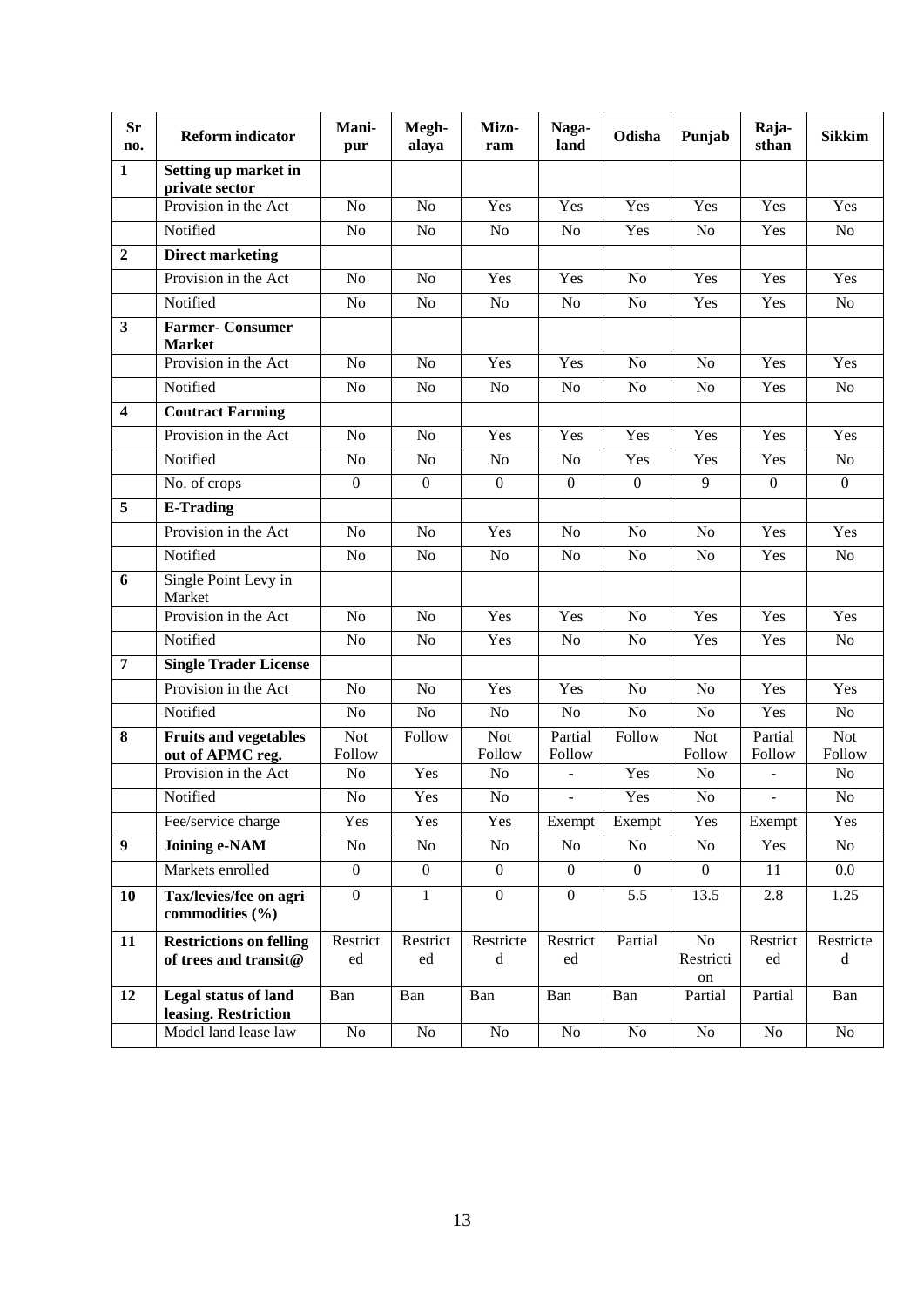| <b>Sr</b><br>no.        | <b>Reform indicator</b>                       | <b>Tamil</b><br><b>Nadu</b> | Telan-<br>gana                                        | <b>Tripura</b>             | <b>Uttar</b><br>Pradesh    | Uttara-<br>khand           | West<br><b>Bengal</b>      | A & N<br><b>Islands</b>    |
|-------------------------|-----------------------------------------------|-----------------------------|-------------------------------------------------------|----------------------------|----------------------------|----------------------------|----------------------------|----------------------------|
| $\mathbf{1}$            | Setting up market in<br>private sector        |                             |                                                       |                            |                            |                            |                            |                            |
|                         | Provision in the Act                          | N <sub>o</sub>              | Yes                                                   | Yes                        | No                         | Yes                        | Yes                        | N <sub>o</sub>             |
|                         | Notified                                      | N <sub>o</sub>              | Yes                                                   | N <sub>o</sub>             | N <sub>o</sub>             | N <sub>o</sub>             | N <sub>o</sub>             | N <sub>o</sub>             |
| $\overline{2}$          | <b>Direct marketing</b>                       |                             |                                                       |                            |                            |                            |                            |                            |
|                         | Provision in the Act                          | No                          | Yes                                                   | $\overline{Y}$ es          | No                         | Yes                        | Yes                        | N <sub>o</sub>             |
|                         | Notified                                      | N <sub>o</sub>              | Yes                                                   | N <sub>o</sub>             | $\overline{N}$             | No                         | N <sub>o</sub>             | N <sub>o</sub>             |
| $\mathbf{3}$            | <b>Farmer- Consumer</b><br><b>Market</b>      |                             |                                                       |                            |                            |                            |                            |                            |
|                         | Provision in the Act                          | N <sub>o</sub>              | N <sub>o</sub>                                        | Yes                        | $\overline{No}$            | Yes                        | Yes                        | N <sub>o</sub>             |
|                         | Notified                                      | N <sub>o</sub>              | N <sub>o</sub>                                        | N <sub>o</sub>             | N <sub>o</sub>             | N <sub>o</sub>             | N <sub>o</sub>             | N <sub>o</sub>             |
| $\overline{\mathbf{4}}$ | <b>Contract Farming</b>                       |                             |                                                       |                            |                            |                            |                            |                            |
|                         | Provision in the Act                          | N <sub>o</sub>              | Yes                                                   | Yes                        | No                         | Yes                        | N <sub>o</sub>             | N <sub>o</sub>             |
|                         | Notified                                      | N <sub>o</sub>              | Yes                                                   | N <sub>o</sub>             | N <sub>o</sub>             | N <sub>o</sub>             | N <sub>o</sub>             | N <sub>o</sub>             |
|                         | $\overline{No}$ . of crops                    | $\boldsymbol{0}$            | $\boldsymbol{0}$                                      | $\boldsymbol{0}$           | $\boldsymbol{0}$           | $\boldsymbol{0}$           | $\mathbf{0}$               | $\boldsymbol{0}$           |
| 5                       | <b>E-Trading</b>                              |                             |                                                       |                            |                            |                            |                            |                            |
|                         | Provision in the Act                          | N <sub>o</sub>              | Yes                                                   | N <sub>o</sub>             | Yes                        | Yes                        | N <sub>o</sub>             | N <sub>o</sub>             |
|                         | Notified                                      | N <sub>o</sub>              | Yes                                                   | No                         | Yes                        | No                         | No                         | N <sub>o</sub>             |
| 6                       | <b>Single Point Levy in</b><br><b>Market</b>  |                             |                                                       |                            |                            |                            |                            |                            |
|                         | Provision in the Act                          | No                          | Yes                                                   | No                         | Yes                        | Yes                        | No                         | N <sub>o</sub>             |
|                         | Notified                                      | N <sub>o</sub>              | Yes                                                   | N <sub>o</sub>             | Yes                        | N <sub>o</sub>             | N <sub>o</sub>             | N <sub>o</sub>             |
| $\overline{7}$          | <b>Single Trader License</b>                  |                             |                                                       |                            |                            |                            |                            |                            |
|                         | Provision in the Act                          | N <sub>o</sub>              | Yes                                                   | N <sub>o</sub>             | Yes                        | N <sub>o</sub>             | No                         | N <sub>o</sub>             |
|                         | Notified                                      | N <sub>o</sub>              | Yes                                                   | N <sub>o</sub>             | Yes                        | N <sub>o</sub>             | N <sub>o</sub>             | N <sub>o</sub>             |
| 8                       | <b>Fruits and vegetables</b>                  | <b>Not</b>                  | <b>Not</b>                                            | <b>Not</b>                 | Not                        | Not                        | Partial                    | <b>Not</b>                 |
|                         | out of APMC reg.<br>Provision in the Act      | Followed<br>No              | Followed<br>N <sub>o</sub>                            | Followed<br>N <sub>o</sub> | Followed<br>N <sub>o</sub> | Followed<br>N <sub>o</sub> | Followed<br>$\overline{a}$ | Followed<br>N <sub>o</sub> |
|                         | Notified                                      | N <sub>o</sub>              | N <sub>o</sub>                                        | N <sub>o</sub>             | $\rm No$                   | N <sub>o</sub>             | $\overline{\phantom{a}}$   | N <sub>o</sub>             |
|                         | Fee/service charge                            | Yes                         | Yes                                                   | Yes                        | Yes                        | Yes                        | Exempt                     | Yes                        |
| $\boldsymbol{9}$        | <b>Joining e-NAM</b>                          | N <sub>o</sub>              | Yes                                                   | No                         | Yes                        | No                         | No                         | No                         |
|                         | Markets enrolled                              | $0.0\,$                     | 44                                                    | 0.0                        | 66                         | $0.0\,$                    | 0.0                        | $\overline{0}$             |
|                         |                                               | $\overline{5}$              | $\overline{0}$                                        | $\overline{2}$             | $\overline{4}$             | 9                          | $\overline{5}$             | $\overline{0}$             |
| 10                      | Tax/levies/fee on agri<br>commodities $(\% )$ |                             |                                                       |                            |                            |                            |                            |                            |
| 11                      | <b>Restrictions on felling</b>                | Partial                     | Restricte                                             | Restricte                  | Partial                    | Restricte                  | Partial                    | Restricte                  |
| 12                      | of trees and transit@<br>Legal status of land | Partial                     | $\mathrm{d}% \left\  \mathcal{H}\right\  _{A}$<br>Ban | $\mathbf d$<br>Partial     | Partial                    | $\mathbf d$<br>Ban         | Partial                    | $\mathbf d$<br>Ban         |
|                         | leasing. Restriction                          |                             |                                                       |                            |                            |                            |                            |                            |
|                         | Model land lease law                          | No                          | No                                                    | No                         | No                         | No                         | No                         | No                         |